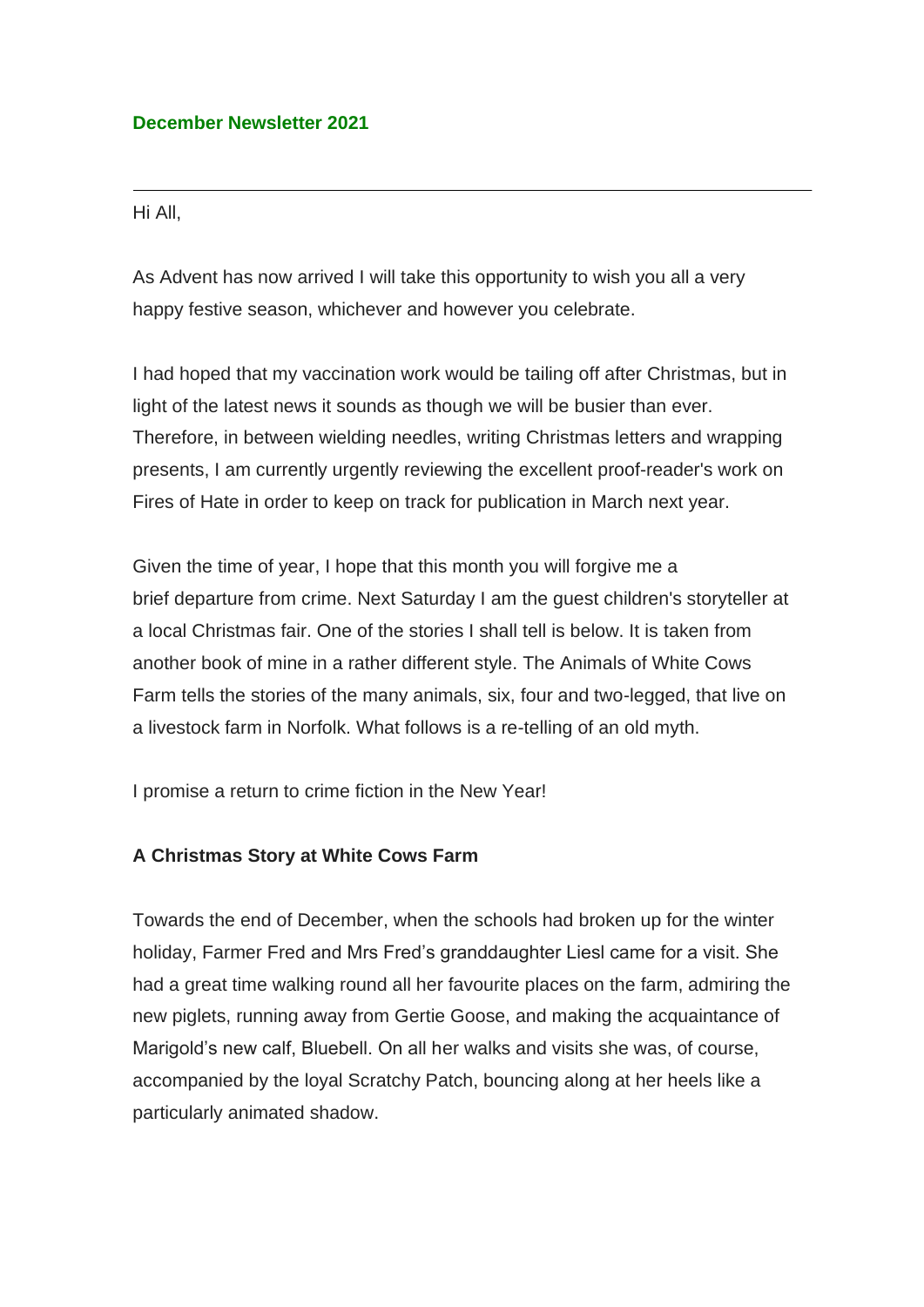During the afternoon of Christmas Eve, Liesl hunted through her school bag, muttering to herself, then pulled an old battered book out of the bag with an air of triumph.

'Got it!' she said. Then looked at her Grandma, getting very stressed and hot as she rolled out pastry for more mince pies and added, 'come on Patch. Let's go to the barn.'

As they crossed the yard, they saw Farmer Fred hiding in the cowshed. He knew better than to hang around in the kitchen when Mrs Fred was making mince pies. He whistled a carol as he shook fresh straw in with the calves. They bounced around and barked with excitement as they butted the new bales and threw the straw about. He waved, as Liesl, with little help from Patch, pulled the big barn door open and went through. Inside it was warm, with scents of hay and the steamy breath of Marigold and Bluebell cudding peacefully. Liesl pulled up a bale of straw and sat down. Patch turned round and round on the hay strewn floor, and then she sat down too.

'Now Marigold, now Bluebell,' said Liesl. 'Please pay attention because I am going to read you a story.' And she read an old, old story about all the animals in a stable long ago, and how they watched as a tiny baby boy was born, and how they kept him warm with their hay-scented breath as he lay asleep in their manger. She went on to explain how shepherds had brought their sheep to see the baby; and that later in the night, they had all been surprised by a visit from some very grandly-dressed men who had given the baby rich presents.

'And,' said Liesl as she concluded the story, 'ever since that day, on Christmas night, farm animals all over the world still kneel in memory of the special baby and the special night.'

She closed the book with a snap and turned to Marigold and Bluebell. 'I should like to see you tonight,' she said to the two Jersey cows, 'but I have to go home this afternoon. Happy Christmas to you both.'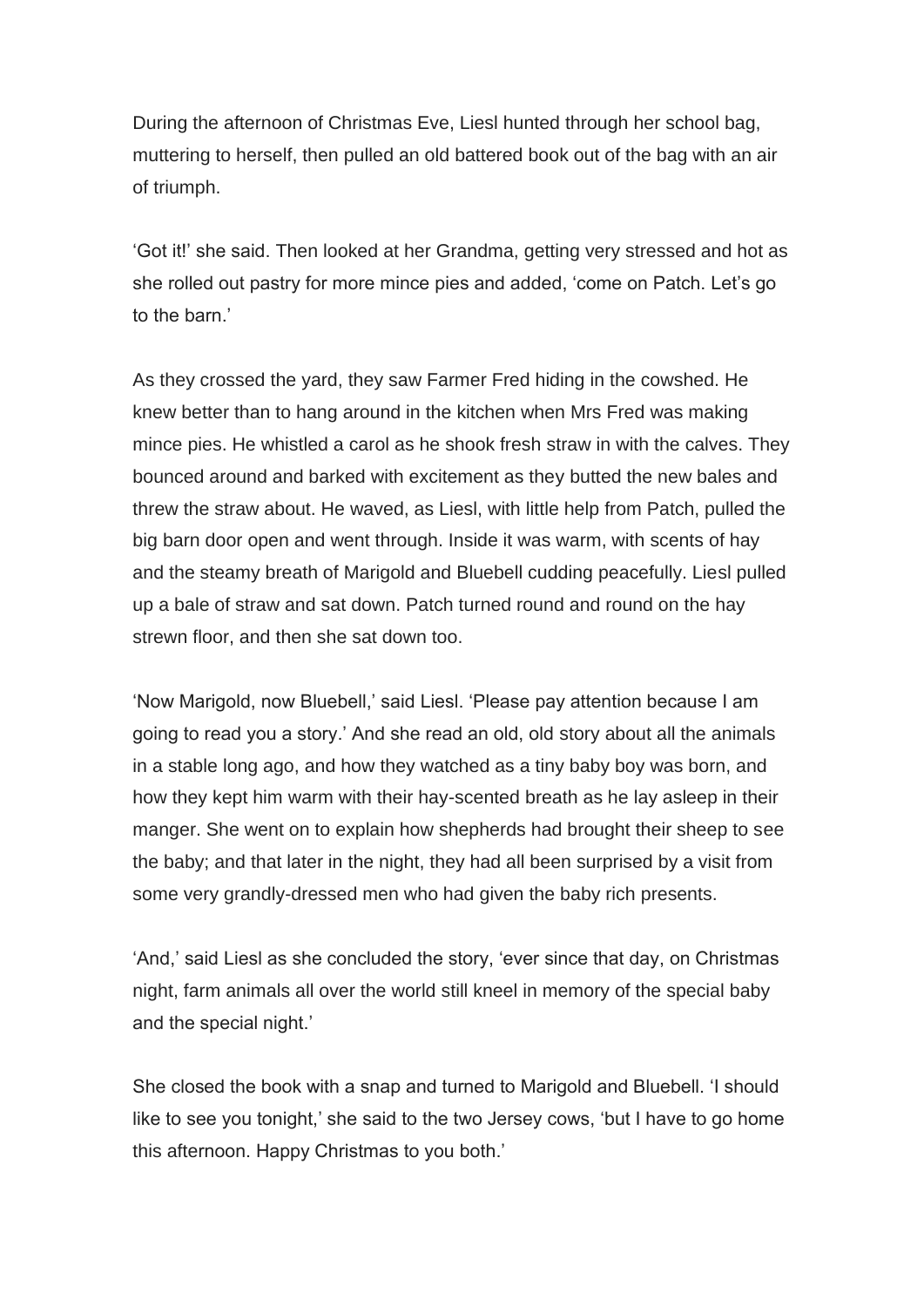After she had gone, Patch looked at Marigold. '*Do* you kneel on Christmas night?' she asked.

'Not that I know of,' said Marigold. 'I'm not exactly built for kneeling.' And she looked back along her comfortably rounded sides. 'It must have been a very special stable,' she said, 'and very crowded with all those sheep and big men in robes and crowns.'

That evening, the air was very still and cold. At midnight the moon was hidden below the horizon and just one star shone a clear white light down through the millions of miles of space to land at the doorway of the old barn. Marigold and Bluebell were standing together just inside the doorway, and the starlight silvered Marigold's horns. The old shire horse in his stable rattled his headcollar just as the bell from the church steeple rang across the frosted fields. It was midnight.

Marigold looked at Bluebell, and then at Old Ben, the shire horse. Everywhere was quiet, except for the church bell. Even the geese by the pond and the sheep on the hill were quiet. As the bell struck twelve sonorous notes, Marigold, Bluebell and Ben all bent their knees and sank to the ground, to honour the Christ child.

## Merry Christmas to you all